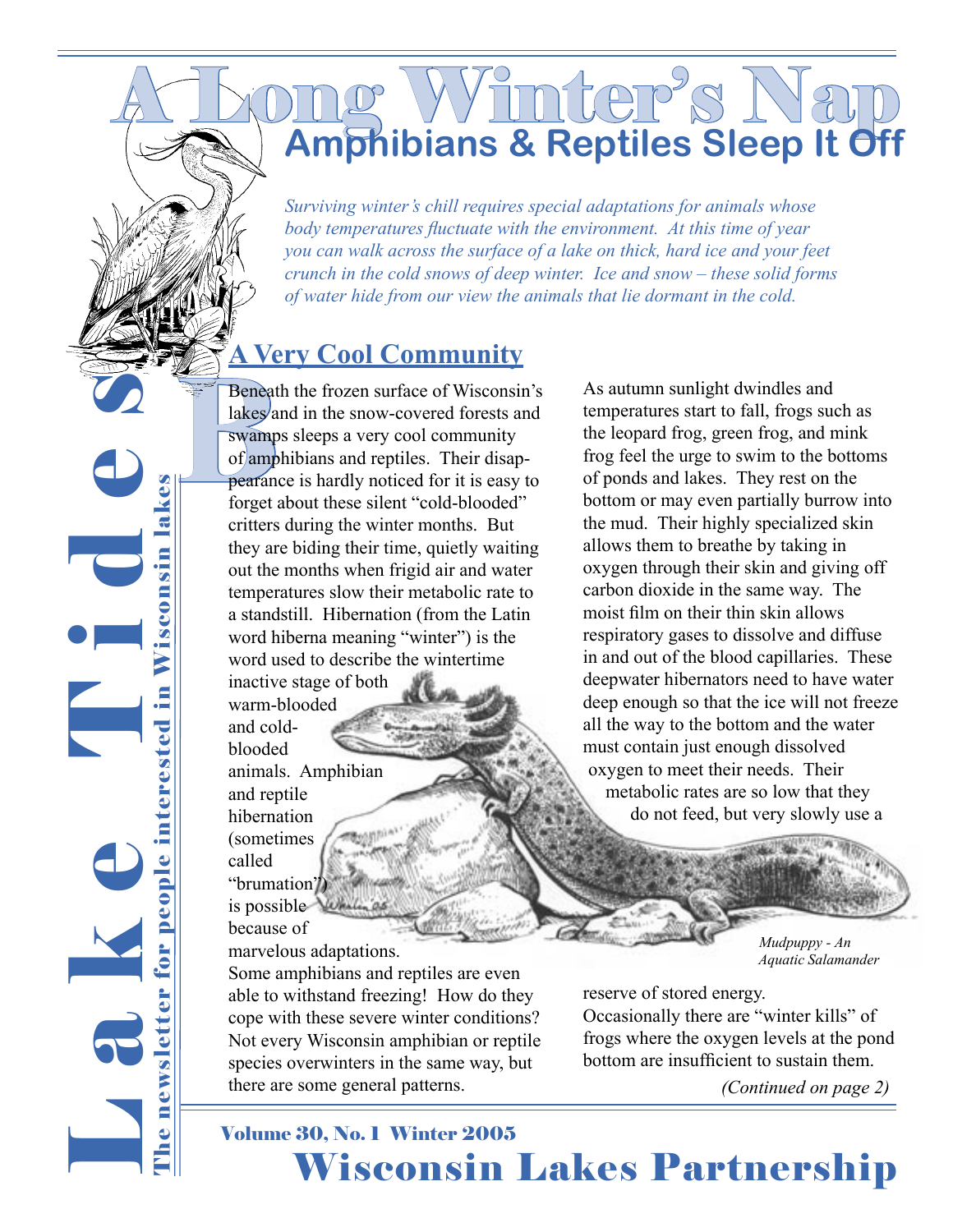#### *(A Long Winter's Nap, cont.)*

Another Wisconsin amphibian that spends winter in deep water is a large aquatic salamander called a mudpuppy. Unlike some frogs, this strange looking amphibian remains relatively active and even feeds during the winter. People icefishing occasionally catch them!

Reptiles such as the painted turtle, snapping turtle, and Blanding's turtle also spend their winters under deep water. They too require oxygen, but their skins are not as capable of exchanging gases as the amphibians. A turtle survives this dilemma by taking water into its mouth and cloaca (the termination of the urinary and digestive systems). Here, the skin lining the

throat and cloaca is capable of exchanging enough oxygen and carbon dioxide to sustain the low metabolism.

#### **Hibernation Hiatus**

Some amphibians hibernate on land by digging their way down below the frost line to avoid freezing. In autumn, the American toad burrows his way down by pushing earth with his hind feet. Down, down, down to three feet or more. The spotted, blue-spotted, and tiger salamanders go deep too, but they tend to use abandoned burrows or other natural holes. These salamanders are sometimes called "mole salamanders" because of their propensity to use burrows. Once they are deep enough, they go dormant and wait until the warming soils of spring signal the end of their rest. These deep-soil hibernators, like the deep-water hibernators share a common trait: if they freeze they

die. Changing climates with less snow to insulate the soil, and cold temperatures could impact these deep-soil hibernators.

#### **Frozen Frogs**

A few frogs native to Wisconsin have the amazing ability to withstand freezing. The wood frog, chorus frog, spring peeper,

Cuthola

gray treefrog, and Cope's gray treefrog can simply freeze solid! As late fall approaches, individuals of these species lay on the forest floor, under leaves and debris. When the temperatures dip for extended periods to below freezing, much of the water in their bodies (more than fifty percent) will freeze. During this time the frog does not breathe nor does its heart beat. Brain activity is immeasurable. The frog appears to be dead and rock-solid. Despite this apparently terminal condition, as temperatures warm, the frog awakens to spring. This feat is accomplished by an intricate metabolic process that results in high levels of sugars and sugar alcohols in the frog's tissues. This sugary mix acts as an antifreeze agent protecting the delicate cells in the body. Ice forms around the outsides of the frog's organs, but the thicker fluid in the individual cells does not freeze, and the fragile cellular structures remain intact.

*Changing climates with less snow and cold temperatures could impact deepsoil hibernators.*

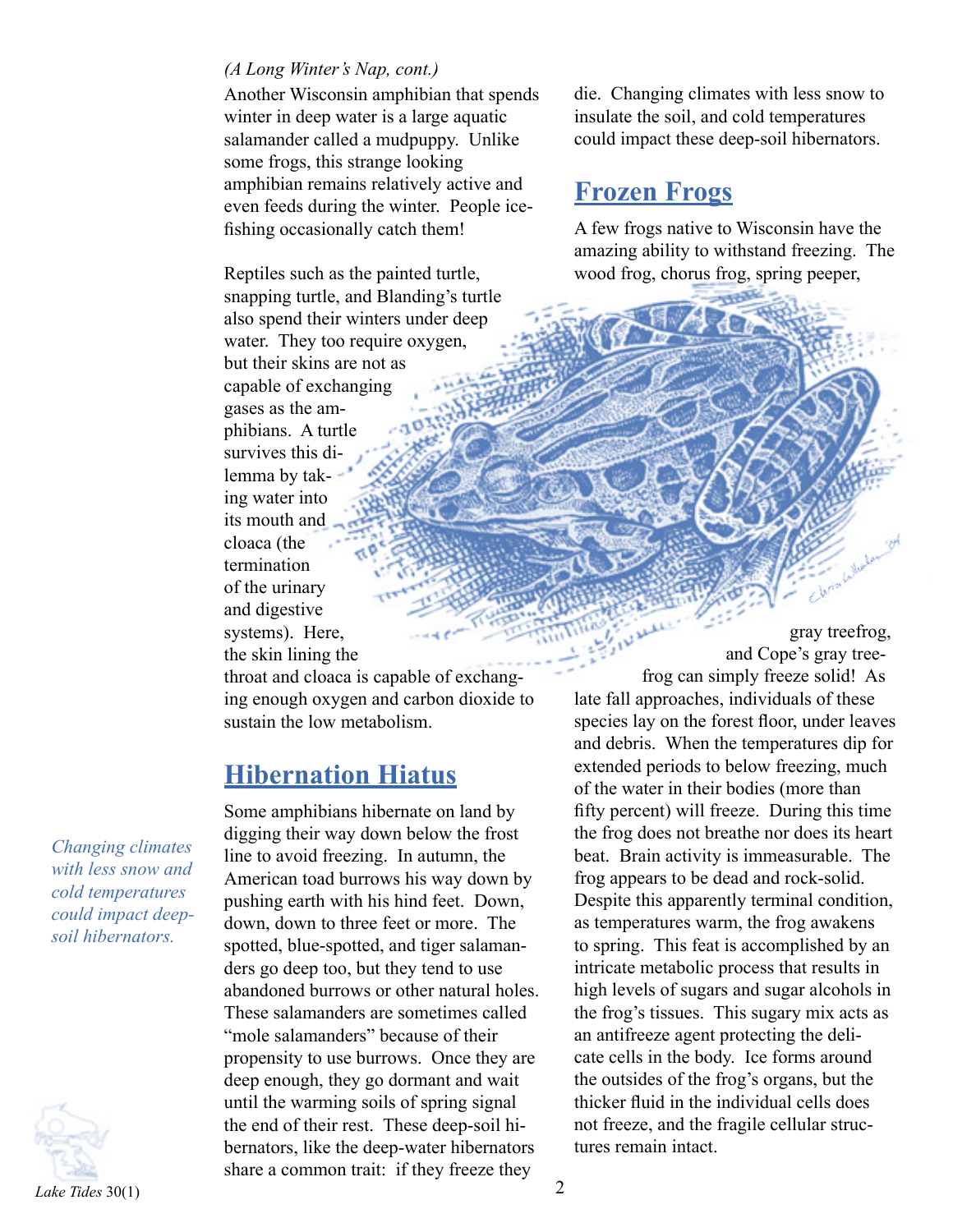As scientists have studied the freeze tolerance phenomenon, they've discovered that some reptiles also have this capability. Delicate hatchling painted turtles overwinter on land by surviving freezing. Garter snakes are freeze tolerant too, although they are not quite as hearty as their amphibian cousins when it comes to long bouts of freezing. Of course, a huge variety of invertebrate animals (such as insects, spiders, and slugs) are freeze tolerant, but that's another article.

As you sit in front of a warm fire in your den this winter, take a moment to marvel at how amphibians and reptiles pass their time during this frigid season. Before

## **Hats Off to Crew V**

Crew members of the fifth Wisconsin Lake Leaders Institute completed their training this fall with a memorable graduation at the Aldo Leopold Shack near Baraboo. DNR Secretary Scott Hassett, Interim Dean of UW-Stevens Point College of Natural Resources Christine Thomas, and WAL vice president Jim Abbs all attended the graduation.

This group of lake stewards spent six days together over the past year learning about lake ecology, local and state government, and leadership skills.

*DNR Secretary Scott Hassett congratulates Lake Leader Sam Lewis.*

Since its inception, 160 participants have graduated from the

Lake Leaders Institute and have made significant contributions in resolving a host of diverse water management issues.

Meet these Crew V graduates and other lake leaders at this year's Lakes Convention in Green Bay. More about the Lake Leaders Institute and those who have participated in Crews I through V can

be found online at www.uwsp.edu/cnr/uwexlakes/lakeleaders/. Join us in congratulating these special leaders of Crew V who are willing to make a commitment to Wisconsin lakes, participate in the decision-making and assist with our state's water issues...

Larry Bresina LeAnn Colburn Lisa Conley Dennis Cullen Reesa Evans Ann Heuschele Derek Hoffman

Mary Jo Knauf Mary Knipper Chris Krieg Terri Lyon Sam Lewis Emily Lund Barry McLeane Paul Maulberg Meg Marshall Peter Murray Cyndi Neeb (Crew IV) Jim Neeb (Crew IV) Don O'Keene Dave O'Malley

long, the first spring peeper choruses will alert us that the season has changed. Leopard frogs will once again snag passing damselflies and painted turtles will crawl up on logs to capture the sun's warmth. Their adaptations have allowed survival through another long season of freezing

*By Dean Premo, President and co-founder,* 

*Dean has a doctorate degree in zoology with an emphasis in herpetology (the study of amphibians and reptiles). With his wife and two children, Dean performs folk and traditional music as the family* 

*White Water Associates, Inc. www.white-water-associates.com*

temperatures.

*band* White Water*.*

Marlo Orth Gordon Philip Scott Porter Carolyn Scholl Teresa Scollon Susan Sharkey Dennis VanderWerff

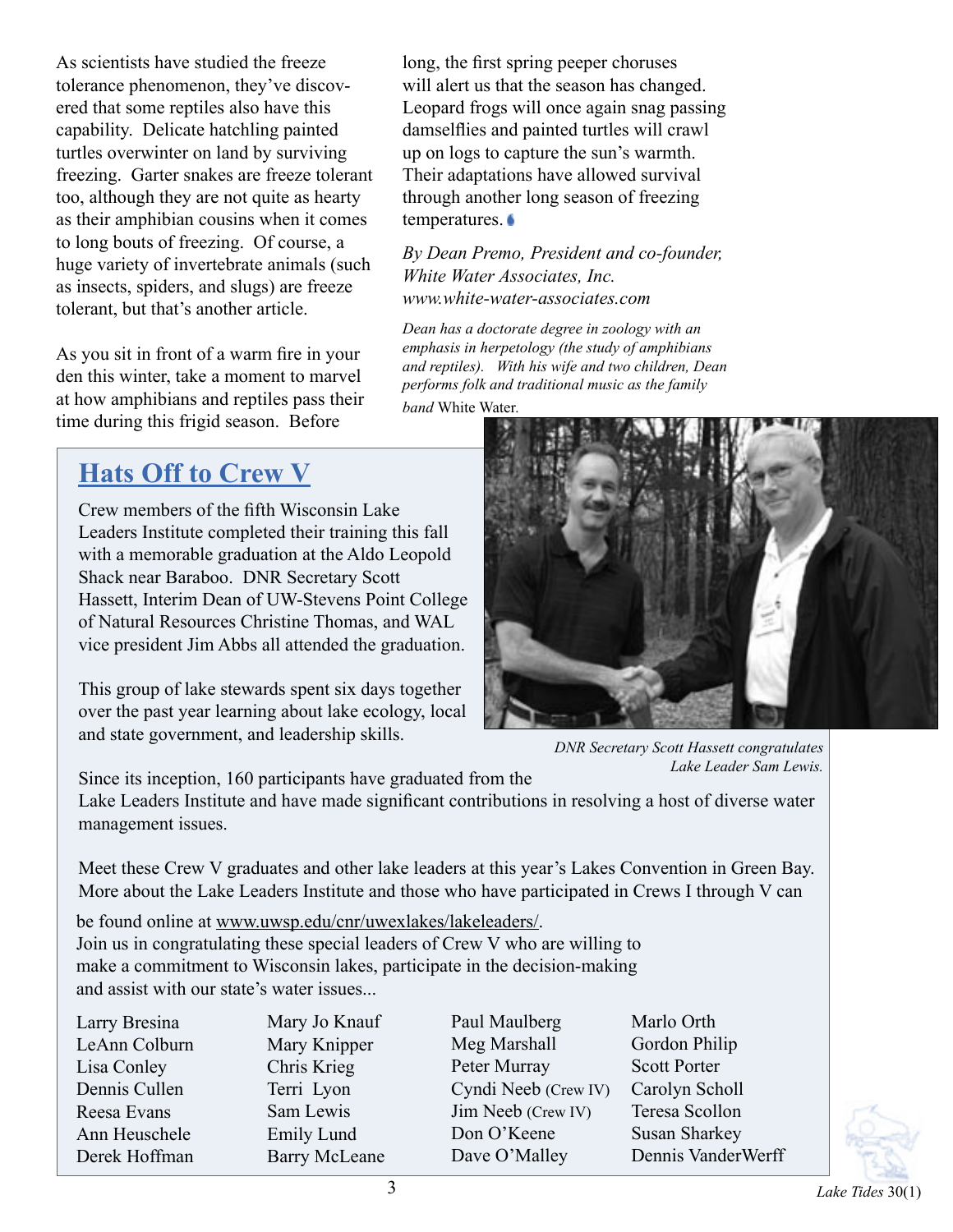Mixing Milfoil **Eurasian & Northern Water Milfoil Create a Hybrid**

*There is an aquatic plant that most people who like lakes have heard of…a plant that can cause apprehension...Eurasian water milfoil (EWM). Now there is another wrinkle in the life of this tenacious plant. It seems to have developed a hybrid with Northern water milfoil, one of the "good plants."* 

Research<br>
Produce<br>
of these<br>
consider<br>
Ting wou<br>
a viable Researchers know that water milfoils produce seeds, but they believe that most of these seeds do not germinate. It is considered even less likely that a seedling would live long enough to produce a viable plant. Somewhere, somehow, Northern water milfoil and Eurasian water milfoil cross-pollinated and viable seeds were produced. Thus a hybrid plant came into existence.

> Researchers do not know where this hybridization took place or how it is spreading. DNA testing in 36 Wisconsin lakes found the hybrid living in sixteen of them. In the case of Pine Lake in Forest County, it has probably been there for years. The hybrid does not seem to be aggressive and is not forming large beds.

Since water milfoil spreads via plant fragments, we may be transporting hybrid fragments from one lake to another or maybe the hybridization is occurring in many lakes at the same time. If all the hybrids are of the same genetic stock, it would be convincing evidence that the plant is being spread via transportation as a fragment. If there is genetic variability in the hybrids, it would lead us to believe hybridization is happening on its own in different lakes.

DNA testing is the only sure way to tell if you have the hybrid milfoil. The hybrid does not canopy like EWM. In fact, researchers have not found specific characteristics that fit only the hybrid – it seems to have a combination of characteristics of both parent plants. Because of factors that can be unique to an individual lake such as nutrient levels, water clarity, and water depth, even the same species of water milfoil often look different from lake to lake. To make it even more confusing, water milfoils, like many plants, display variances even on the same plant. Looking at a single water milfoil plant you will find that the leaves often have different counts of leaflets depending upon where you pull the leaf from the stem. It is quite common for the lower leaves to have fewer leaflets per leaf. That is why there are ranges on leaflets in the plant taxonomy keys. EWM has leaves with "more than" 12 leaflets on each side of the leaf. Northern water milfoil has "11 or fewer" leaflets on each side of the leaf. These are general guidelines, however, and you can certainly find Eurasian water milfoil plants with less than 12 leaflet pairs and Northern water milfoil plants with more than 11 leaflet pairs per leaf.

We will need more studies to better understand the hybrid. Researchers will look at the effect of chemicals on the hybrid, how easily EWM plants cross-breed with Northern water milfoil, and if the water milfoil weevil will control the hybrid. We do not know if the hybrid is more or less aggressive than the native Northern water milfoil. History has shown that human impacts on aquatic systems (such as the introduction of EWM) can have major consequences…with luck this milfoil hybrid will prove harmless.

*Northern water milfoil*

*Eurasian water milfoil*

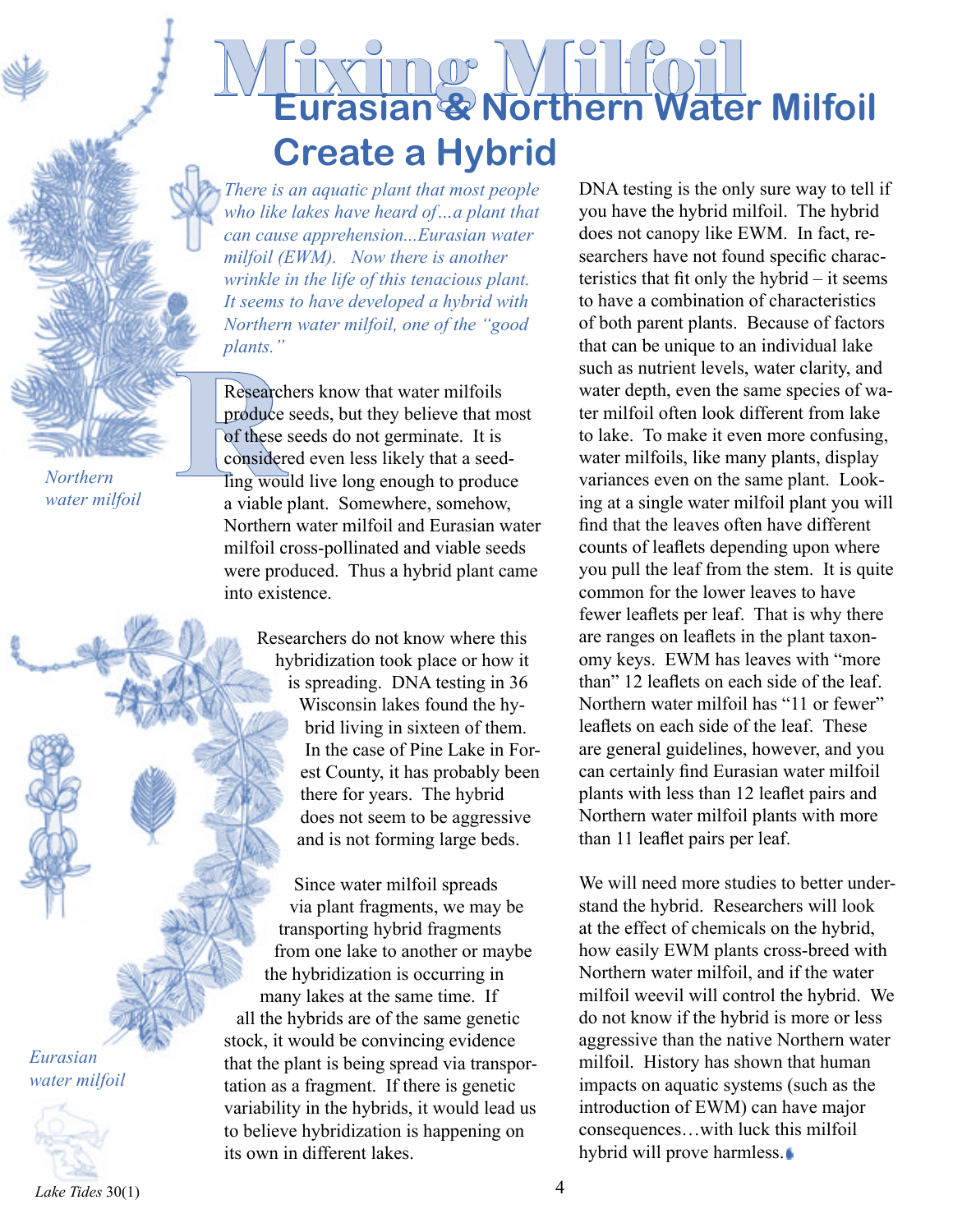# **AIS Workshop Opportunity**

*With the growing concern over the spread of aquatic invasive species to Wisconsin's inland lakes, many lake association members and other concerned citizens are looking for ways to get involved.* 

To address this need, the Wisconsin Lakes Partnership is offering workshops through their Clean Boats, Clean Waters Volunteer Watercraft Inspection Program. In 2004, over 350 volunteers were trained to perform watercraft inspections to educate boaters on how and where invasive species are most likely to hitch a ride into waterbodies.

## **How can you get involved?**



For more information about the Clean Boats, Clean Waters Watercraft Inspection Program visit www.uwsp.edu/cnr/uwexlakes/CBCW. For more information on the following workshops contact Laura Felda-Marquardt at Laura.Felda@dnr.state.wi.us or 715-365-2659.

## **Workshop Dates and Locations**

**April 9** - Spooner, 8:30am-noon, Agriculture Research Station, Washburn County **April 13** - Crandon, 6-9pm, Crandon Library, Forest County **April 16** - Barnes, 8:30am-noon, Barnes Town Hall, Bayfield County **April 23** - Mercer, 8:30am-noon, Mercer Community Center, Iron County **April 28** - Green Bay, 6-9pm, KI Convention Center, Brown County (see page 14) **April 30** - Green Bay, 8-11am, KI Convention Center, Brown County (see page 14) **May 4** - Manitowish Waters, 6-9pm, North Lakeland Elementary School, Vilas County **May 10** - Rhinelander, 6-9pm, Nicolet College, Oneida County **May 14** - Ashland, time TBA, Great Lakes Visitor Center, Ashland County **May 17** - Amherst Junction, 5-8:30pm, Lake Emily County Park, Portage County **May 19** - Elkhorn, 4-7:30pm, Government Center, Walworth County **May 21** - Waukesha, 8:30am-noon, DNR Service Center, Waukesha County **May 26** - Eagle River, 6-9pm, Northland Pines Middle School, Vilas County **June 2** - Minocqua, 6-9pm, Nicolet College-Lakeland Campus, Oneida County **June 11** - Florence, 8:30am-noon, Resource Center, Florence County **June 16** - Madison, 2-5pm, location TBA-Big Splash Angler Ed. Program, Dane County **June 18** - Barron, 8:30am-noon, location TBA, Barron County **June 21** - Eagle River, 1-4pm, Trees For Tomorrow-Big Splash Angler Ed. Program, Vilas County **June 23** - Cable, 1:30-5pm, Telemark Lodge-Northwest WI Lakes Conference, Bayfield County **July 9** - Ladysmith, 8:30am-noon, location TBA, Rusk County

Additional workshops may be added, please check the website for the latest details: www.uwsp.edu/cnr/uwexlakes/CBCW.

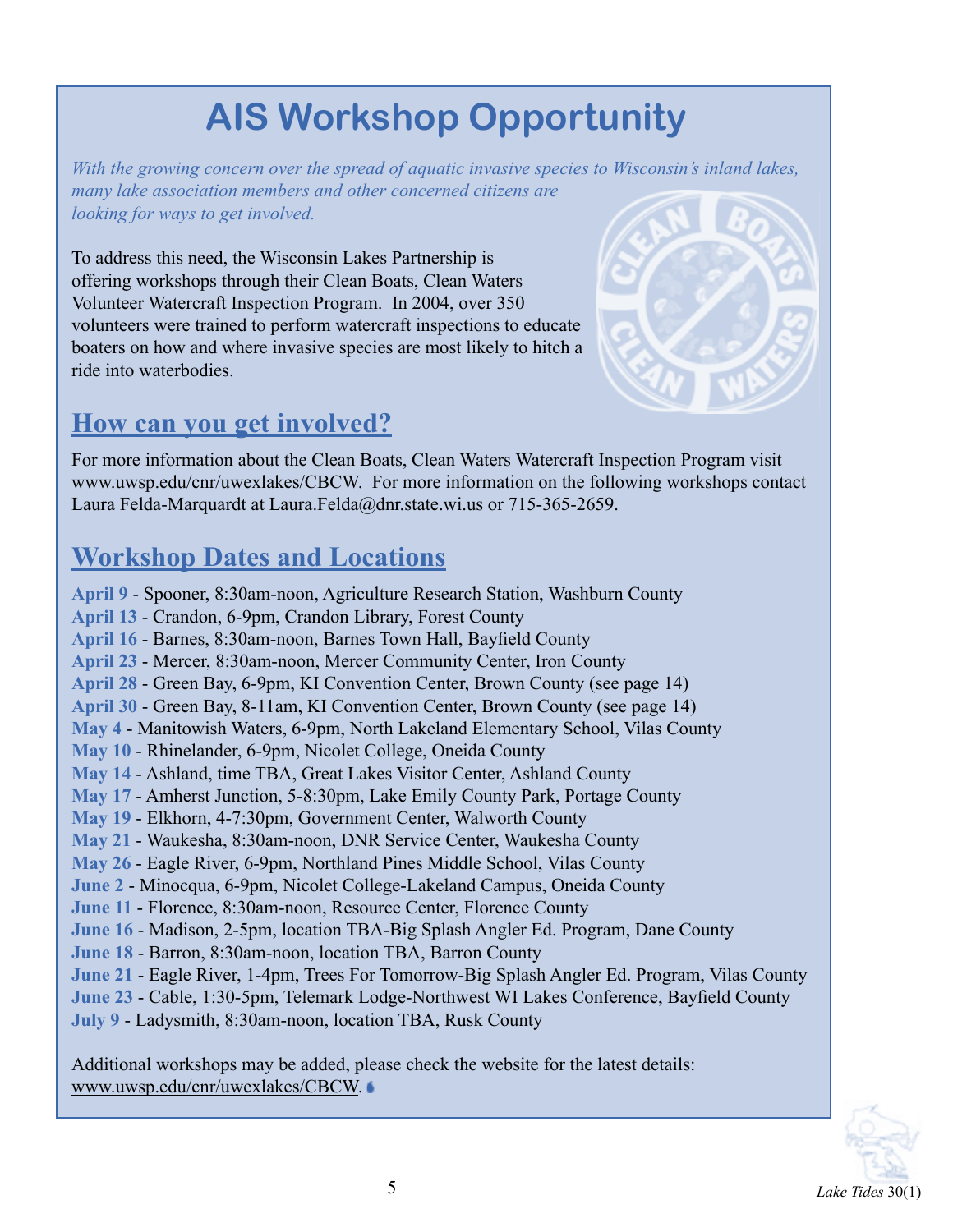# **Guidelines for Aquatic Invasive Species Control Grants**

*There is a growing realization of the potential effects of aquatic invasive species (AIS) on Wisconsin's waters and therefore, on our economy. This concern has helped to generate state financial support in the struggle to control AIS and limit their spread in our waters.*

To assis<br>
be done<br>
are now<br>
interests<br>
their lak<br>
islature To assist in guiding the work that will be done with these grant dollars, rules are now in place which will help people interested in managing invasive species in their lakes or rivers. The Wisconsin legislature directed the Department of Natural Resources (DNR) to write rules (NR 198) that establish procedures to award cost-sharing for Aquatic Invasive Species Control Grants. These grants are available to public and private entities for up to 50% of the costs of projects to control invasive species. These monies are available to conduct projects on all waters of the state, including lakes, rivers, streams, wetlands and the Great Lakes. The grant projects are broken down into three major groupings:

- *Education, prevention and planning •*
- *Early detection and rapid response •*
- *Controlling established infestations •*

#### **Eligible Sponsors**

Any entity that is eligible for a Wisconsin Lake or River Planning or Protection Grant is also eligible for an AIS Control Grant. This includes units of local government, tribes, lake protection and rehabilitation districts, qualified lake associations, qualified river management organizations, nonprofit conservation organizations and qualified school districts. However, first priority will go to units of local government.

The state will pay up to 50% of the cost of a project, with caps of:

- *\$75,000 for education, prevention and planning •*
- *\$10,000 for early detection and rapid response •*
- *\$75,000 for controlling established infestations •*

The remaining 50% must be provided by the local organization in the form of cash, time, services, or "in-kind" items. These grants operate on a reimbursement basis.

## **Applications**

Applications for education, prevention and planning projects and established infestation control projects are due by the first of February and August of each year. Early detection and rapid response grants are offered continuously on a first-come, firstserved basis, funded in order of approval.

More detailed information on lake grants can be found at http://dnr.wi.gov/org/caer/ cfa/grants/Forms/LakesGuidelines2004.pdf The DNR can provide help with applications and technical guidance. Private consultants can also assist you. A list of consultants, without endorsements, can be obtained from UW-Extension, College of Natural Resources, University of Wisconsin, Stevens Point, WI 54481 www.uwsp.edu/cnr/uwexlakes/lakelist/  $(715/346-2116$  or uwexlakes@uwsp.edu) or your DNR Regional Lakes Coordinator.

*Curly-leaf Pondweed*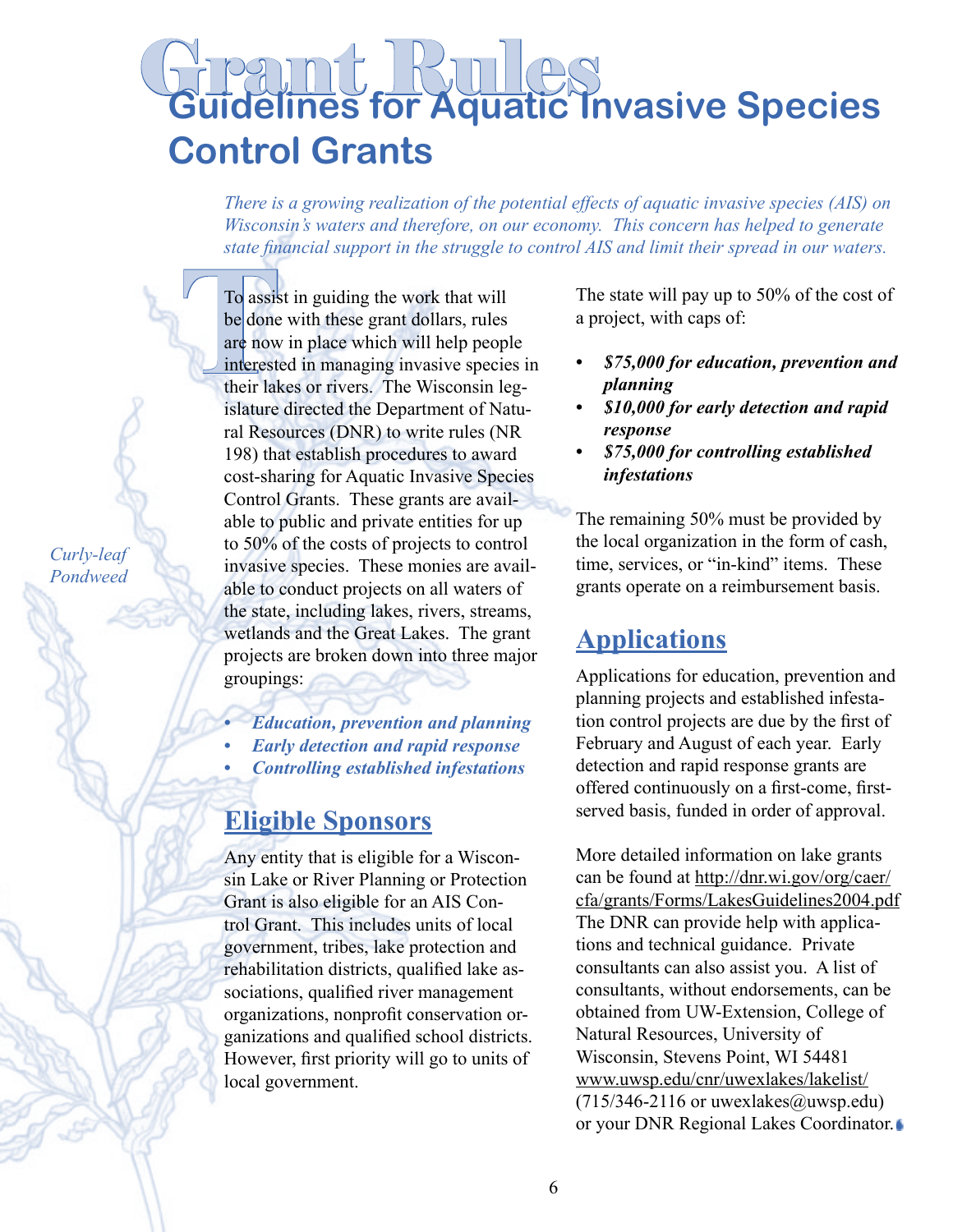## **AIS Control Grants - Qualifying Projects**

There are many types of projects that qualify for the Aquatic Invasive Species (AIS) Control Grants. The following list gives you a flavor of what they might be. Details and the actual rule (NR 198) can be found at the UWEX Lakes website at www.uwsp.edu/cnr/uwexlakes/law

#### **1. Education, Prevention and Planning**

- Educational programs and distribution of information about AIS. (Note: Projects will be reviewed for consistency with the DNR statewide education strategy and the use of existing publications and outreach materials). •
- *Grants* Monitoring, mapping and reporting of data about the presence or absence of AIS to provide baseline information and monitor trends in a water body or water bodies. •
- Development of plans for the prevention and control of AIS.
- Studies or assessments that will aid in the prevention and control of AIS. •
- Watercraft inspection and education projects. •

#### **2. Early Detection and Rapid Response**

- Identification and removal, by approved methods, of small pioneer populations of AIS in the early stages of colonization or re-colonization.
- Control of a re-colonization following the completion of an established infestation control project. •



*Flower Smellers - Donna Bennett 2003 WI Lakes Convention Photo Contest*

#### **3. Controlling Established Infestations**

DNR-approved control activities recommended in a management plan adopted by the sponsor for the control of AIS. Experimental or demonstration projects following a DNR approved plan. Purple Loosestrife bio-control projects (no plan approval required).

# **Help With Your Newsletter**

Are you always looking for good articles and pictures for your lake newsletter? Check out the UWEX Lakes website at www. uwsp.edu/cnr/uwexlakes and click on *Editor's Corner*. You will find dozens of articles from past issues of *Lake Tides*, photos and website resources for your use. Also feel free to call our staff if you have questions about newsletters.

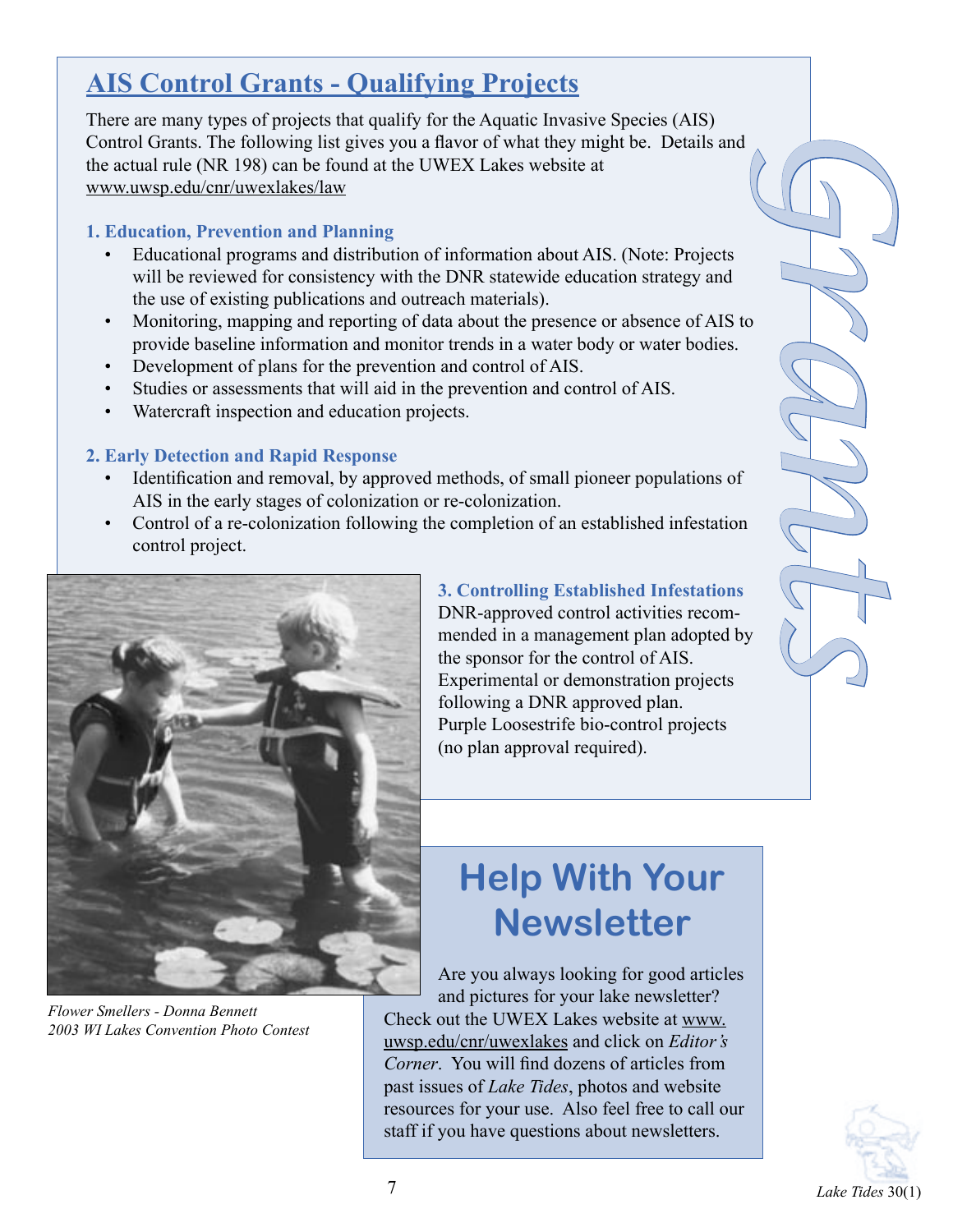Water In Our Veins Celebrating Lake Volunteers

2005 Wisconsin Lakes Convention April 28-30, 2005 KI Convention Center/Regency Suites, Green Bay

Hooray for **Hooray**<br> **Hooray** for **be held** A<br>
of **tender**<br> **designing**<br>
What may Hooray for volunteers! This is the message of the 2005 Wisconsin Lakes Convention, to be held April 28-30 in Green Bay. Wisconsin lake enthusiasts spread an amazing amount of tender loving care over the waters of our state. They are busy monitoring water quality, designing conservation and restoration efforts, engaging in public education and more. What makes a great volunteer? How are we motivated to action? These issues and others will be some of the topics addressed at the 27th annual Wisconsin Lakes Convention. This conference represents an exceptional opportunity to listen, learn and discuss with others your experiences and questions on lake and water resource management, law, land use and watershed planning, shoreland restoration, economics, youth and adult education and other important topics.





*Hoarfrost, by Marge Kazmierczak 2004 WI Lakes Convention Photo Contest*

### **Thursday**

The convention will start on Thursday, April 28 at 9:30 a.m. in the Exhibitors Hall with refreshments and information about the products and services of our business partners. Get a peek at some of the cutting-edge technologies being used in the business of lake management. At 10:30 a.m., the convention will officially kick off as attendees gather for addresses from Wisconsin's Attorney General Peg Lautenschlager, Buddy Huffaker from the Aldo Leopold Foundation speaking on leadership, and Howard Aprill, one of our state's many volunteer Army Reservists, speaking about his experience as "An American Naturalist in Iraq." The remainder of the day will be spent in concurrent sessions allowing time to network with old and new friends, with lunch and dinner included in the price of the convention. After-dinner events will include sessions on current lake issues along with a feature play, "On Golden Pond," presented by students of New Auburn High School.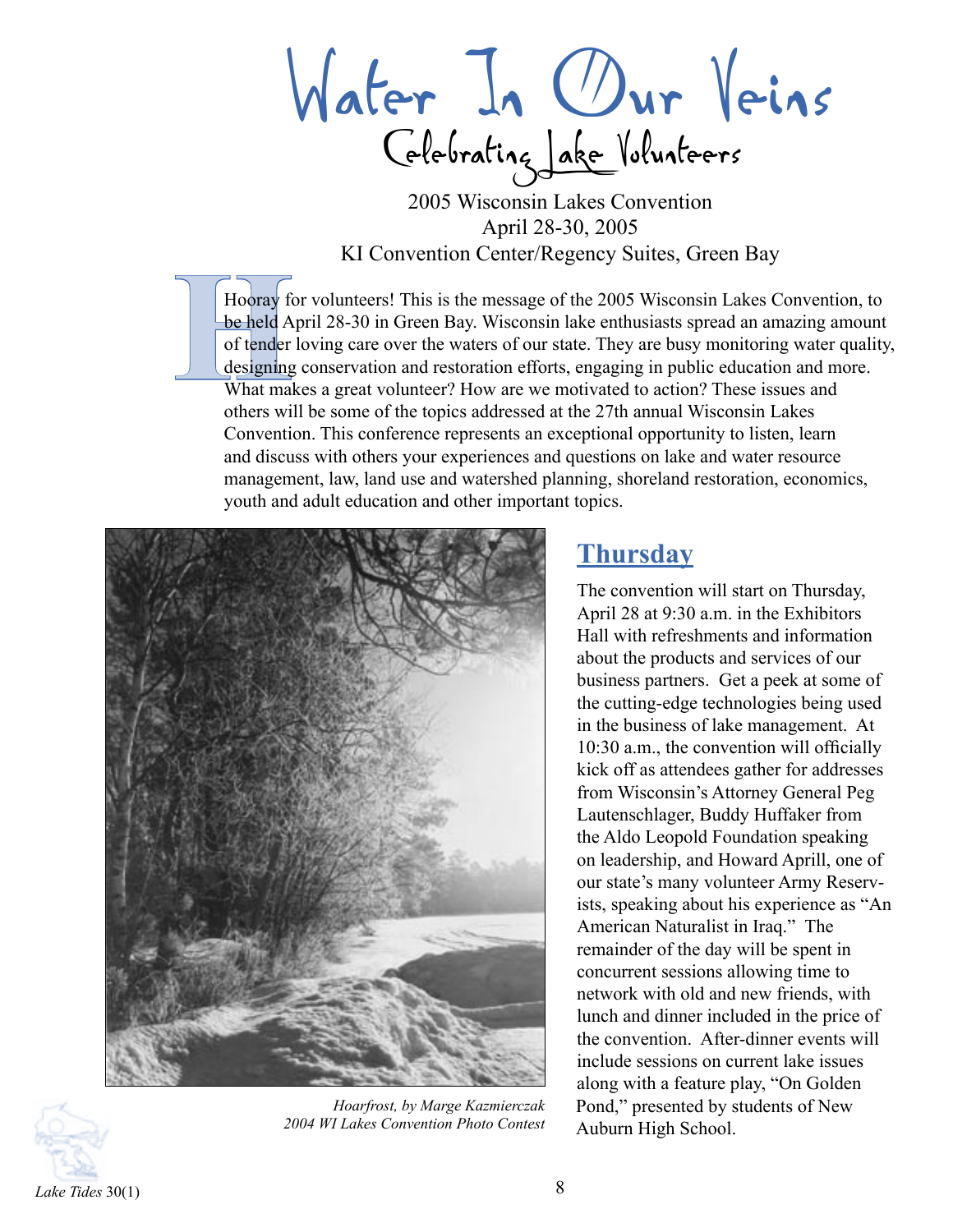## **Friday**

Friday, April 29 will begin at 9 a.m. with a plenary session. All attendees will gather to hear about an exciting new way for the general public to tune into their home watersheds, brought to us by Dave Jones of StormCenter Communications, Inc. Dave combines years of experience in meteorology, broadcasting and remote sensing with a vision for the future in leading the way to transform the television weathercast into an "Envirocast."

Advocates for clean lakes, such as Governor Jim Doyle (invited), Representative Scott Gunderson and DNR Secretary Scott Hassett, will also be on hand to talk with us and address our concerns about lake issues. We will end the plenary with a multi-

media reminder of why we volunteer for lakes called, "Water in Our Veins." Three sets of concurrent sessions will take place on Friday, along with the Wisconsin Lake Stewardship Awards ceremony. These awards, while always special, take on new meaning this year as we celebrate all who volunteer their time and expertise to keep our lakes part of Wisconsin's legacy. Friday evening will feature sessions on current lake issues and a late-evening reception at the Neville Public Museum, just over the Fox River from the convention hall.

## **Saturday**

More exciting learning and networking opportunities will take place on the final day of the convention, Saturday, April 30. Concurrent sessions and the WAL annual meeting will highlight the morning. The hottest ticket at the convention has always been the aquatic plant identification workshop, from 8-11am, which requires pre-registration. The convention closes with a lunch and special farewell ceremonies.

Doar Roader, If you are now to the lake or a committed supporter the Wisconsin Jakes Correnties provider a 3 portunity for you and your lake organization to learn and sain significant information in a sport ported of time. It is a great time to find answers to your many protions about lake issues, most now friends and cates up with old ones. Jose for a detailed agenda and on the registration information at the WEX Jakes mobile at mm.ung.com/car/unoxlabor/convert tions. Don't forgot to invite a follow lakes/conven-<br>that has not yot had the opportunity to the enthusiast that has not yout had the apportunity to attend! orbing forward to socing you in April

#### **Concurrent Sessions**

brancol

Concurrent sessions are always a major part of the Wisconsin Lakes Convention. We've gathered together a premier collection of experts on lake management, water policy, and education. Just a few short years ago, the convention offered four sets of concurrent sessions. In 2005, we are up to seven sets of concurrent sessions over the three days of the convention. The sessions are offered in topic "streams," and we will be featuring eight streams this year for a total of 56 different concurrent sessions that attendees can choose from. While this enormous amount of information can seem overwhelming, it allows attendees to learn about issues and topics that most interest them and gives them opportunities to talk with experts on these subjects. Attendees can follow a stream throughout the convention or portage around to different ones to suit their interests.



*Convention*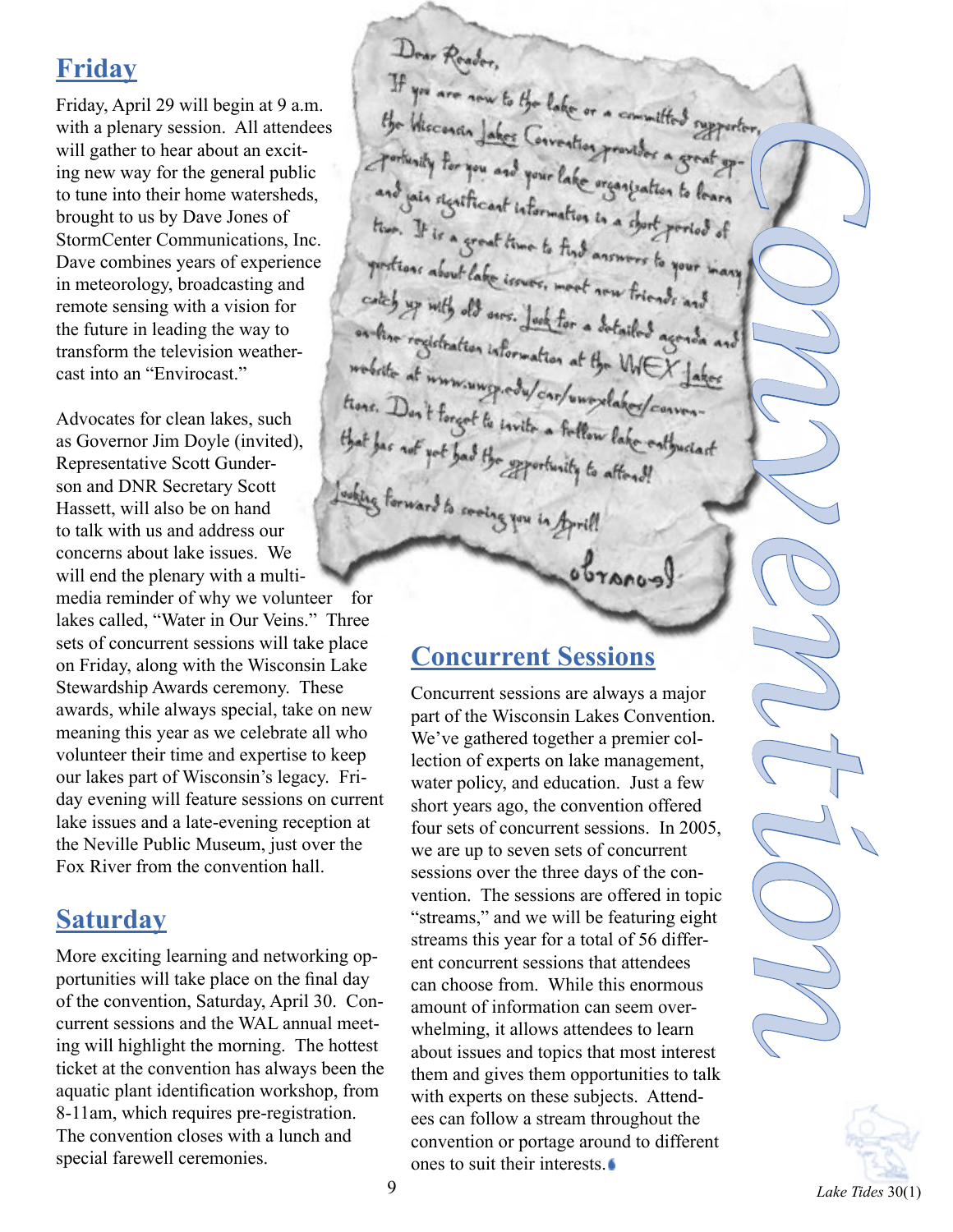**Stream A:** *Exploring the Wild Life of Lakes* – Discover the habits of some curious critters that you might find in or near your lake, from fur bearers to fish and many places in between.

**Stream B**: *The Inside Story on Invasives* – What are the best ways to control Eurasian water milfoil? Should we aggressively manage invasive plants or leave them alone? Are toxic blue-green algae a threat to our health? These are just a few of the questions to be addressed by experts in the field of invasive species.

Stream C: *Land Matters: Riparians and Watersheds* – The health of a lake is a reflection of how the land that drains into it is used. Look at various case studies and ways that you can take action to protect your lake by protecting your watershed.

Stream D: *The Nuts and Bolts of Lake Organizations* – Running a lake organization takes the time and effort of many concerned citizens. How can you start to organize and how do you keep the momentum moving forward? Firsttimers and those involved in lake organizations for many years annually welcome the information contained in this stream.

Stream E: *Topics in Limnology and Lake Management* – From habitat to water quality, knowing what makes a lake ecosystem tick is vital for anyone who lives on or cares about Wisconsin's lakes. Here you will find both basic and in-depth sessions to increase your personal limnological knowledge. *ams*

> **Stream F:** *Voices for Volunteerism: Stories of Success!* – Wisconsin's many varied ecosystems continue to benefit from the vigilance and caring of its citizens. As we celebrate volunteerism, discover some successful projects along with ways to work with volunteers or become one yourself!

**Stream G**: *The Economics of Lake Living* – Lakeshore property owners face many issues when it comes to taxes and the local economy. Explore the current reality and future strategies to address not only the economic health of inland lake communities, but also the state's issues tackled by Annex 2001. (If you want to find out what Annex 2001 is…you'll have to go!) *S*

**Stream H**: *Public Policy and Water Law* – Planning for shoreline and pier rules are ongoing. What are the latest updates and how do they affect you? Get your questions answered during this exploration of recent legal and legislative affairs by those forming the policy.



*tr*

*e*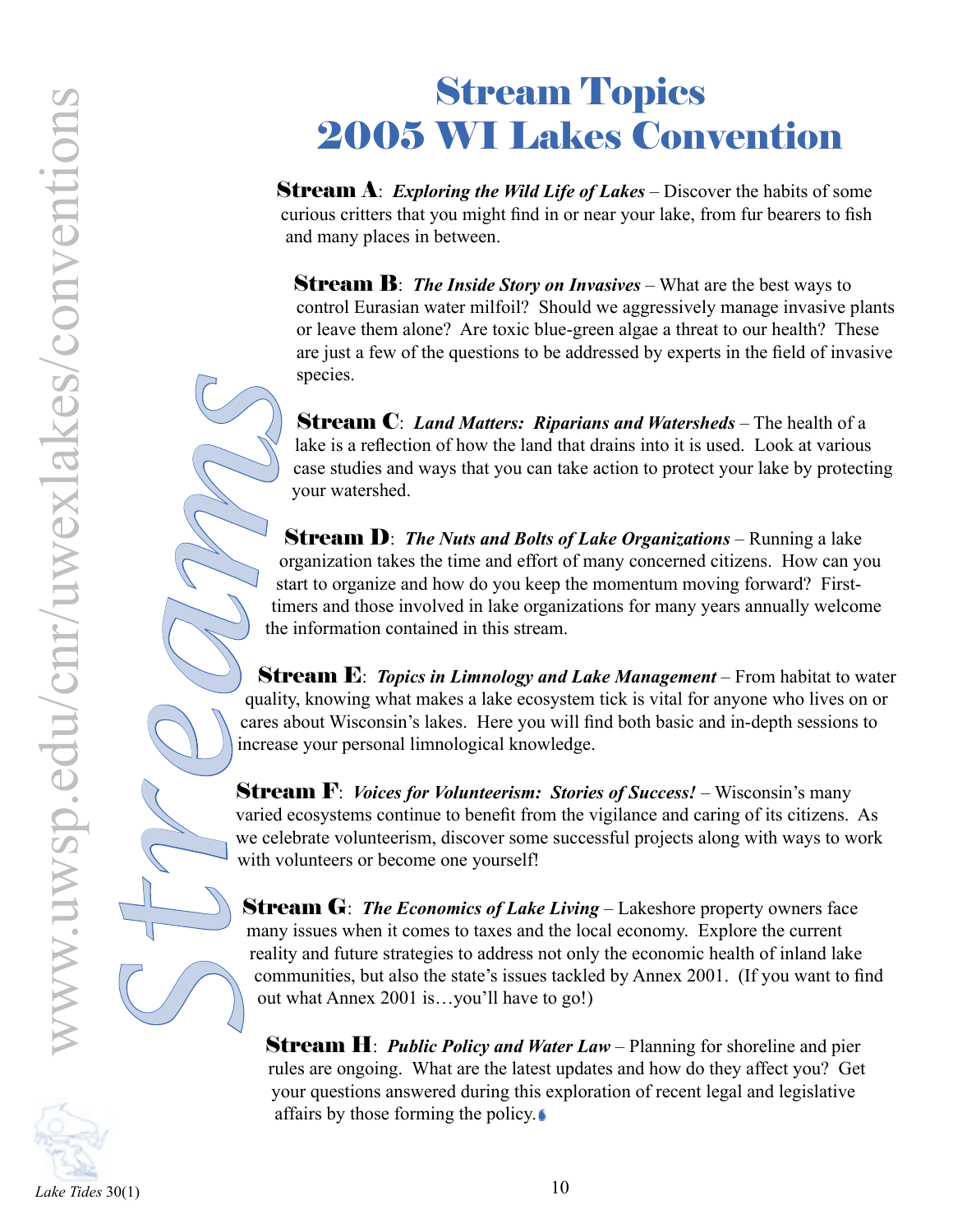| Thursday                         |                                                                                 |
|----------------------------------|---------------------------------------------------------------------------------|
| $9:30$ am-7pm                    | Exhibit Hall Open                                                               |
| $9:30 - 10:30$ am                | Refreshments in Exhibit Hall                                                    |
| $10:30$ am-noon                  | <b>Convention Opening/Plenary Session</b><br>Best Color July .                  |
|                                  | - Attorney General Peg Lautenschlager                                           |
|                                  | - Howard Aprill - "An American Naturalist in Iraq"                              |
| $noon-1:30pm$                    | Lunch                                                                           |
|                                  | -Talk tables                                                                    |
|                                  | -Speaker (TBA)                                                                  |
| $1:30-2:20$ pm                   | <b>Concurrent Sessions I</b>                                                    |
| $2:20-3:00$ pm                   | Refreshment break in Exhibit Hall                                               |
| $3:00-3:50$ pm                   | <b>Concurrent Sessions II</b>                                                   |
| 3:50-5:00pm                      | s <sup>se</sup> registration<br>now thation<br>available!<br>Networking time    |
| 5:00-6:00pm                      | Dinner                                                                          |
| 6:00-9:00pm                      | Clean Boats Clean Waters: Volunteer Watercraft Inspection                       |
|                                  | (pre-registration and fee required for this workshop)                           |
| 7:00-9:00pm                      | <b>Evening Sessions</b>                                                         |
| $7:00-10:00$ pm                  | "On Golden Pond" - theatrical performance by                                    |
|                                  | New Auburn High School students                                                 |
|                                  |                                                                                 |
| Friday                           |                                                                                 |
| $7:30$ am-7pm<br>$9:00-10:45$ am | Exhibit Hall Open                                                               |
|                                  | <b>Plenary Session</b><br>-Christine Thomas - UWSP College of Natural Resources |
|                                  | -Dave Jones - StormCenter Communications Inc.                                   |
|                                  | -Representative Scott Gunderson                                                 |
|                                  | -DNR Secretary Scott Hassett                                                    |
|                                  | -Multi-media presentation "Water in Our Veins" by Robert Korth                  |
| 10:45-11:15am                    | Refreshment break in Exhibit Hall                                               |
| $11:15$ am-noon                  | <b>Concurrent Sessions III</b>                                                  |
| $12:15 - 2:00$ pm                | Lunch                                                                           |
|                                  | -Wisconsin Lake Stewardship Awards                                              |
|                                  | -Governor Jim Doyle (invited)                                                   |
| 2:00-2:50pm                      | <b>Concurrent Sessions IV</b>                                                   |
| 2:50-3:20pm                      | Refreshment break in Exhibit Hall                                               |
| $3:20-4:10$ pm                   | <b>Concurrent Sessions V</b>                                                    |
| 4:30-6:00pm                      | Reception in celebration of all lake volunteers                                 |
| 7:00-9:00pm                      | <b>Evening Sessions</b>                                                         |
| <b>Saturday</b>                  |                                                                                 |
| 7:30am-1pm                       | Exhibit Hall Open                                                               |
| 7:45-8:45am                      | Morning sessions                                                                |
| $8:00-9:00$ am                   | <b>WAL Annual Meeting</b>                                                       |
| 8:00-11:00am                     | Clean Boats Clean Waters: Volunteer Watercraft Inspection                       |
|                                  | (pre-registration and fee required for this workshop)                           |
| 8:00-11:00am                     | Aquatic Plants: Root of a Healthy Lake Ecosystem                                |
|                                  | (pre-registration and fee required for this workshop)                           |
| 9:10-10:00am                     | <b>Concurrent Sessions VI</b>                                                   |
| 10:10-11:00am                    | <b>Concurrent Sessions VII</b>                                                  |
| $11:15$ am-1pm                   | Lunch and Closing Ceremony                                                      |
|                                  |                                                                                 |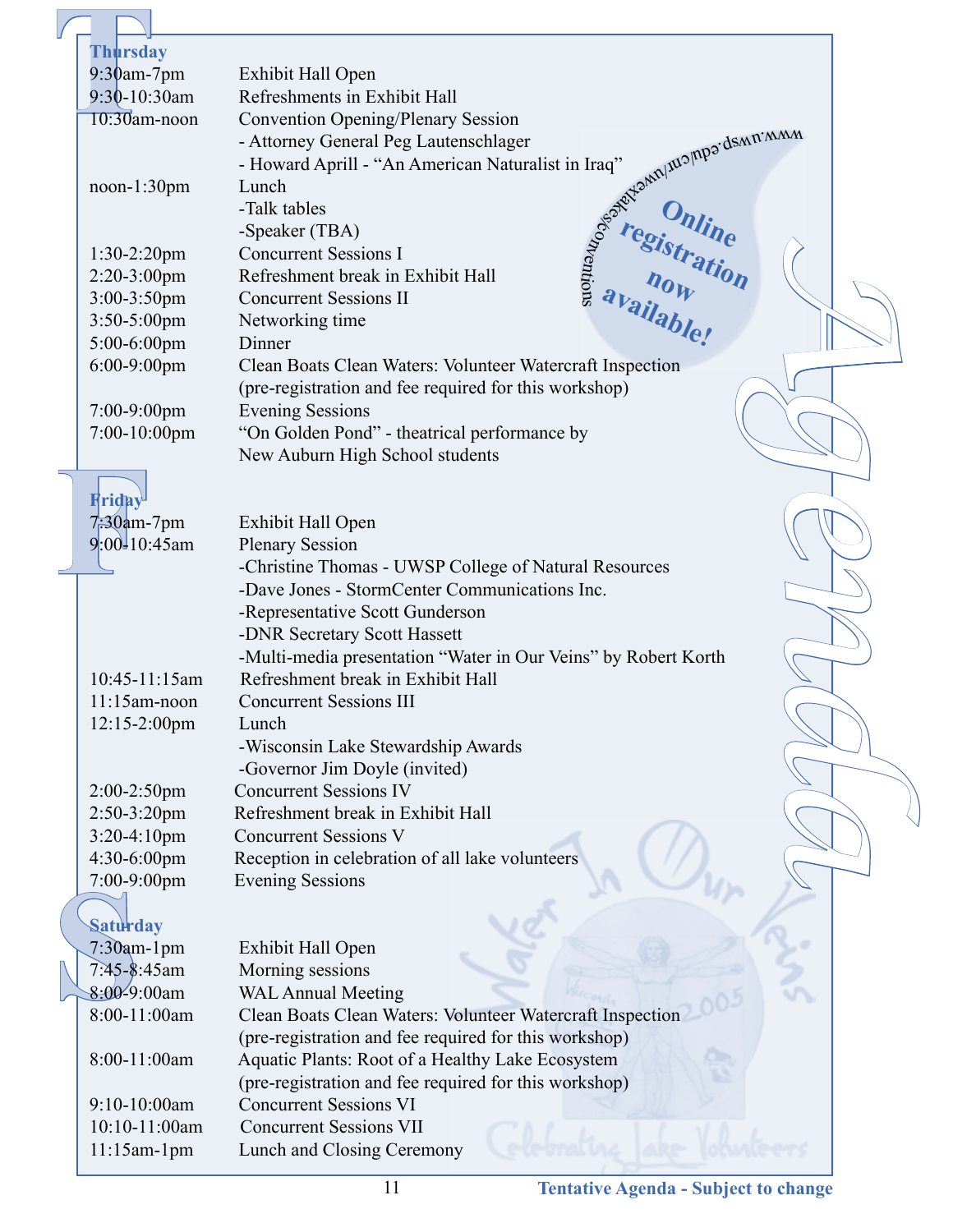*The theme of this year's lakes convention is "Water in Our Veins." We are celebrating the hard working volunteers of Wisconsin's lakes. Those who volunteer often blend art and science, show creative* 

*and forward thinking, and march to a different beat. Who better represents these attributes than Leonardo da Vinci and what better than his amazing illustration* The Vitruvian Man.

snied runder of the Manufacture of the Manufacture of the Manufacture of the Manufacture of the Manufacture of the Manufacture of the Manufacture of the Manufacture of the Manufacture of the Manufacture of the Manufacture

Celebrating Lake Volunteers

#### **Leonardo da Vinci 1452-1519**

*Leonardo da Vinci was like a man who awoke too early in the darkness, while the others were all still asleep.*

- Sigmund Freud

Logo Facts



A<sub>S</sub> inverse and far-<br>
A<sub>S</sub> inverse and far-<br>
Throug and far-As inventor, painter, sculptor, artist, engineer and scholar, Leonardo da Vinci was one of the great minds of the Renaissance. Throughout his life, Leonardo had brilliant and far-out ideas, ranging from the practical to the prophetic…ideas like the parachute, helicopters, tanks, and SCUBA equipment. When it came to water, he had all sorts of ideas. He dreamed up plans for a device to measure humidity, a steam-powered cannon, many different waterwheels, and industrial machines powered by flowing water. He saw science as the measure of beauty…he combined fact with poetry and made use of both to carry on wide investigations in nature.

> Leonardo wrote in Italian using a shorthand he invented. People who study his notebooks have long been puzzled over his use of what is called "mirror writing." He would start at the right side of the page and move to the left, making the text read

able only when held up to a mirror. Only when he was writing something intended for other people did he write in the normal direction.

While Leonardo is perhaps best known for his *Mona Lisa* and *The Last Supper*, he also studied and painted nature and anatomy. His dissections of the human body paved the way for remarkably accurate figures. He was the first artist to study the physical proportions of men, women and children and to use these studies to determine the "ideal" human figure.

Leonardo's pen and ink drawing, *Vitruvian Man*, depicts the human form fit to a circle and a square. While the drawing is used frequently in our culture, few people know its name or the secrets that it contains. Vitruvius was an early Roman architect who believed that buildings should be based on the proportions of man, because the human body is the model of perfection. He justified this by stating that the human body with arms and legs extended fits into the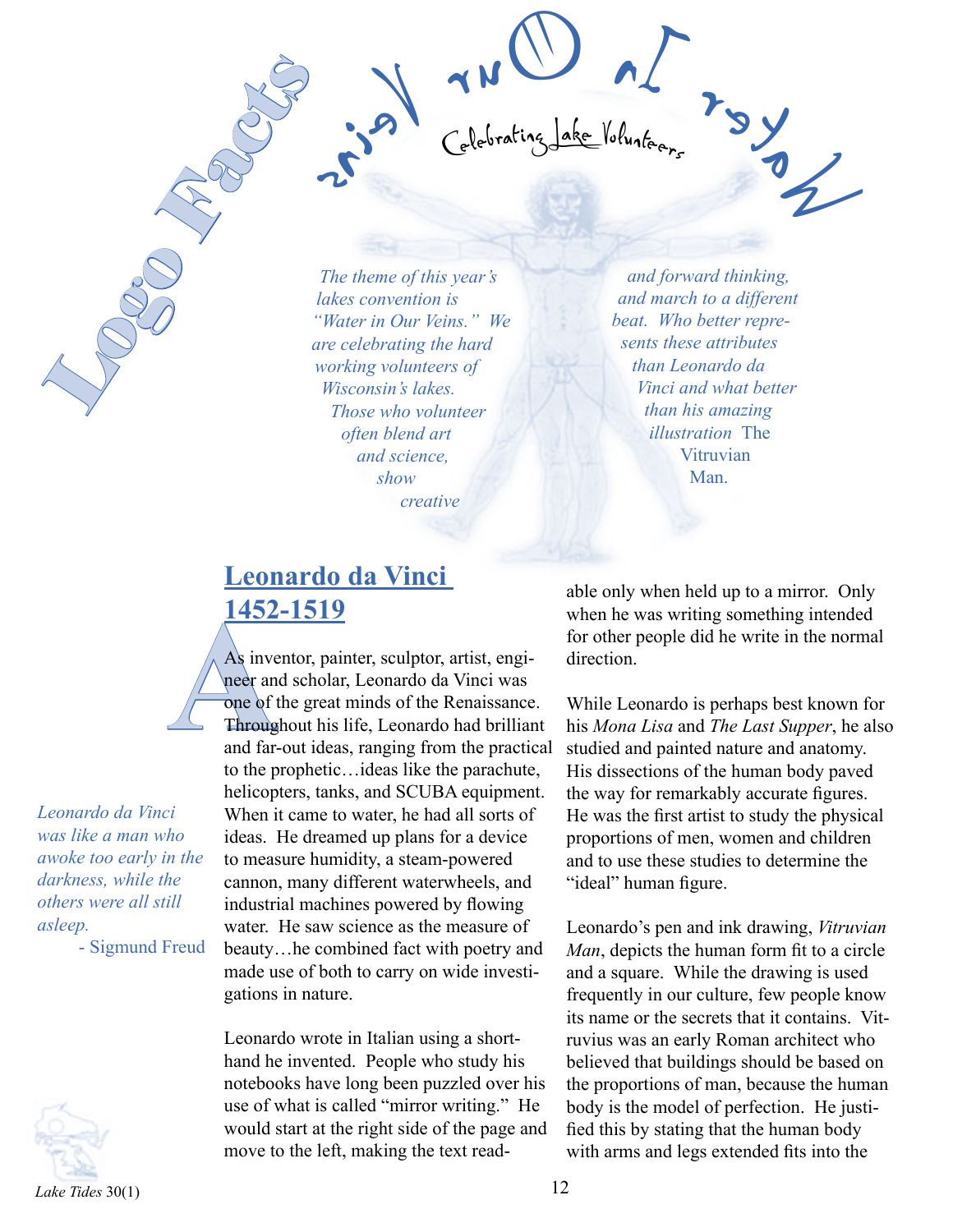perfect geometric forms, the circle and the square. The original design explained by Vitruvius contains many layers of geometry and symbolism. This idea of "reason" governing "form" was the fundamental theme of the Renaissance and is traceable in the architecture and art of the time.

Our 2005 Lakes Convention logo uses *Vitruvian Man*, mirror writing, and a font based on Leonardo's own handwriting. To all of you who, like da Vinci, share a love for the beauty of art and science we say thank you for all you have done and the vision you see.

## **Stewardship Awards**

The Wisconsin Lake Stewardship Award recognizes the outstanding efforts of individuals and groups toward the well-being of Wisconsin's lakes. We encourage you to nominate those you feel deserve this prestigious award.

There are five categories in which to acknowlege Wisconsin Lake Stewards:

- 1) Individual citizen
- 2) Organized group
- 3) Youth group
- 4) Public official or employee
- 5) Business

The nomination deadline is April 1, 2005, and all nominees will be recognized at the Wisconsin Lakes Convention, April 28-30. For more information call Wisconsin Association of Lakes at 608-662-0923 or go to www. uwsp.edu/cnr/uwexlakes/conventions.

## **Photo Contest**

To celebrate the 27<sup>th</sup> Wisconsin Lakes Convention, UWEX, WDNR and WAL are once again sponsoring a photo contest. It is an opportunity to show the state why you love your lakes as well as display your skill with a camera.

#### **Entry Categories:**

**Online idea**<br>Constration

#### *www.uwsp.edu/cnr/uwexlakes/conventions*

- 1. People enjoying lakes.
- 2. Natural features around and in lakes and under water.

#### **Basic Rules:** *See our website for detailed rules before entering!*

- 1. The contest is open to anyone. An entry form is required.
- 2. Prints must be at least 8 x 10 inches and mounted (not framed or matted)
- 3. UW-Extension reserves the right to obtain an electronic or film copy of any image entered in the contest, for non-commercial educational or promotional use.

#### **Judging:**

Photos will be judged by a three-member panel. Criteria for judging include visual impact, technical merit and composition. Cash prizes are awarded!

> The prints will be displayed and judged at the Wisconsin Lakes Convention, April 28-30, 2005.

> > **Good luck!**



**MWW**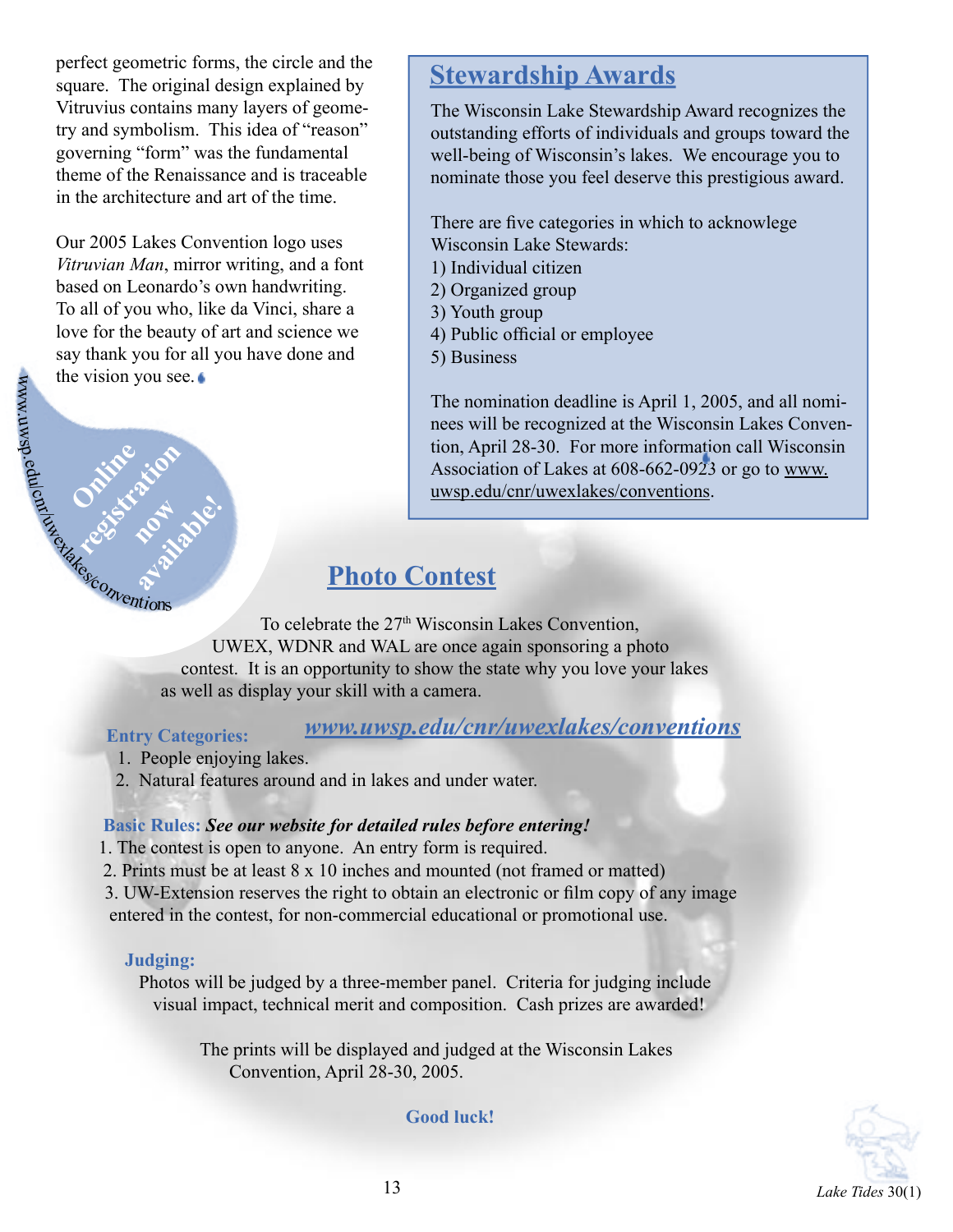# **REGISTRATION FORM**

#### **27th Annual Wisconsin Lakes Convention - Water In Our Veins: Celebrating Lake Volunteers April 28-30, 2005**

#### **KI Convention Center and Regency Suites, Green Bay**

|                                   | City: <u>The City:</u> The City: The City: The City: The City: The City: The City: The City: The City: The City: The City: The City: The City: The City: The City: The City: The City: The City: The City: The City: The City: The                                                                                                                                                                                                                                                                                                                                                                                                                                                                                                                                                                                                                                  |  |                                                                                                                                                                                                                                                                                                                                                                                                                                             |                                                                                       |                                                                                   |  |  |  |
|-----------------------------------|---------------------------------------------------------------------------------------------------------------------------------------------------------------------------------------------------------------------------------------------------------------------------------------------------------------------------------------------------------------------------------------------------------------------------------------------------------------------------------------------------------------------------------------------------------------------------------------------------------------------------------------------------------------------------------------------------------------------------------------------------------------------------------------------------------------------------------------------------------------------|--|---------------------------------------------------------------------------------------------------------------------------------------------------------------------------------------------------------------------------------------------------------------------------------------------------------------------------------------------------------------------------------------------------------------------------------------------|---------------------------------------------------------------------------------------|-----------------------------------------------------------------------------------|--|--|--|
|                                   | Affiliation (Lake Org., etc.) County                                                                                                                                                                                                                                                                                                                                                                                                                                                                                                                                                                                                                                                                                                                                                                                                                                |  |                                                                                                                                                                                                                                                                                                                                                                                                                                             |                                                                                       |                                                                                   |  |  |  |
| CONVENTION                        | Cost includes major meals, breaks and materials.<br>Thursday, April 28<br>Friday, April 29<br>Saturday, April 30<br><b>Full convention, Thurs-Sat, April 28-30</b>                                                                                                                                                                                                                                                                                                                                                                                                                                                                                                                                                                                                                                                                                                  |  | <b>Regular</b><br>$\square$ \$60<br>$\Box$ \$75                                                                                                                                                                                                                                                                                                                                                                                             | $\square$ \$55<br>$\Box$ \$65<br>$\Box$ \$60 $\Box$ \$55<br>$\Box$ \$175 $\Box$ \$155 | <b>Early Bird</b> (before March 10)<br>Check for<br>vegetarian<br>meals $\square$ |  |  |  |
|                                   | Late Registration Fee (after April 15, 2005)<br>$\square$ \$15                                                                                                                                                                                                                                                                                                                                                                                                                                                                                                                                                                                                                                                                                                                                                                                                      |  |                                                                                                                                                                                                                                                                                                                                                                                                                                             |                                                                                       |                                                                                   |  |  |  |
| TIONAL WORKSHOP<br>$\overline{C}$ | <b>Registration for these workshops closes April 18!</b><br>See www.uwsp.edu/cnr/uwexlakes/conventions for<br>more detailed descriptions.<br><b>Clean Boats, Clean Waters: Volunteer</b><br><b>Watercraft Inspection (Limit: 25)</b><br>This three hour workshop will provide the materials<br>and training to help volunteers set up a monitoring and<br>watercraft inspection program.<br>Thursday, April 28, 6-9pm<br>$\Box$<br>Saturday, April 30, 8-11am<br>$\Box$<br>\$25 (includes complete boat landing toolkit)<br><b>Aquatic Plants: Root of a Healthy Lake Ecosystem</b><br>(Limit: 25)<br>A hands-on, three hour approach to aquatic plant<br>identification, this is a unique opportunity to learn and<br>identify Wisconsin's common aquatic plants.<br>Saturday, April 30, 8-11am<br>$\Box$<br>\$30 (includes aquatic plant collection kit and book) |  | <b>PAYMENT</b><br>Conference Fees: \$<br>$\sim$<br><b>Workshop Fees:</b><br>$\sim$<br><b>Total Enclosed:</b><br>Payment method: $\Box$ Check $\Box$ Credit<br>Check one: $\Box$ Visa $\Box$ Master Card<br>Cardholder's Name<br>You will receive confirmation and<br>additional information upon registering.<br>No refunds issued after<br>April 23, 2005.<br>I am a WAL member $\Box$<br>(Contact WAL - \$20 rebate info. 1-800-542-5253) |                                                                                       |                                                                                   |  |  |  |
|                                   | <b>Lodging information:</b> KI Convention Center/Regency Suites 333 Main St Green Bay WI 54301                                                                                                                                                                                                                                                                                                                                                                                                                                                                                                                                                                                                                                                                                                                                                                      |  |                                                                                                                                                                                                                                                                                                                                                                                                                                             |                                                                                       |                                                                                   |  |  |  |

**Lodging information:** KI Convention Center/Regency Suites, 333 Main St., Green Bay, WI 54301 (800) 236-3330 or (920) 432-4555. Rates: \$95 single or double occupancy; \$105 king single or double occupancy; \$20 for each additional person up to a maximum of 6. Price includes full breakfast and 2 hours of complimentary beverages in the evening. *Please refer to the Wisconsin Lakes Convention when reserving your room.* Nearby Holiday Inn: (920) 437-5900 (\$62/night).

**Mail this form with your check (payable to UW-Extension Lakes) or credit card information to:** UWEX Lakes, UWSP/CNR, 800 Reserve St., Stevens Point, WI 54481 (715) 346-2116 uwexlakes@uwsp.edu *Or register and pay online with a credit card at www.uwsp.edu/cnr/uwexlakes/conventions.*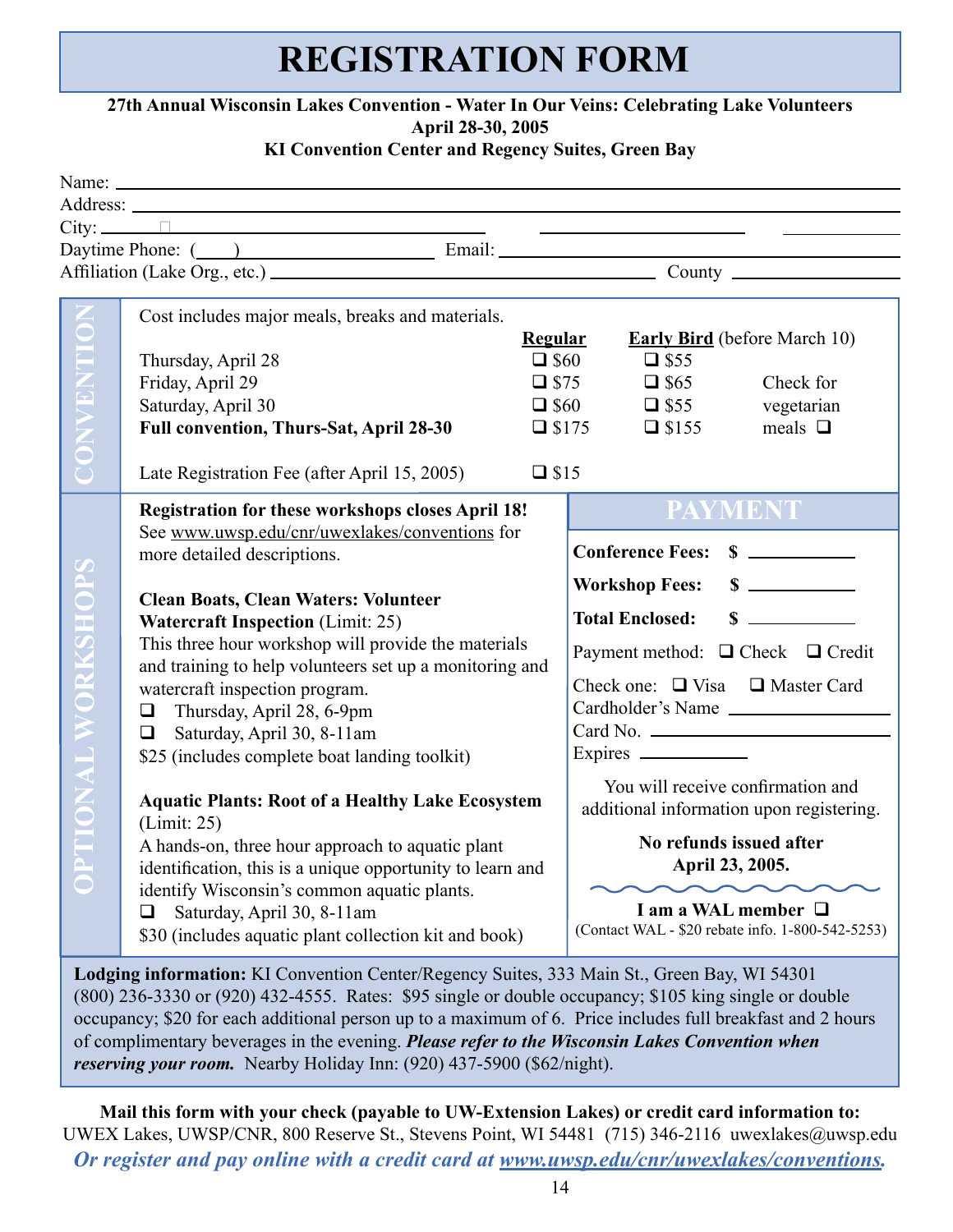# **Save a Stamp, Register Online!**

## **Online Convention Registration Now Available**

Save yourself some time and 37 cents this year by taking advantage of our new online convention registration. Conveniently pay with a credit card over our secure site, just log on to our website www.uwsp.edu/cnr/uwexlakes/conventions. If you have any questions, call us at 715-346-2116.

**February 23, 2005 - Watershed Planning Conference -** Milwaukee. A day focusing on the health of local watersheds and Lake Michigan. For more information: 414-272-5100 or www.mmsd.com/wqi/.

**March 10, 2005 - Early bird deadline for the 2005 Wisconsin Lakes Convention.** See pages 8-14 for details and registration information.

**March 11-12, 2005 - Wisconsin Aquaculture Annual Conference -** A registration packet can be found online at www.cals.wisc.edu/ccs (click on *Register Online* and scroll down to *Wisconsin Aquaculture Conference*). For registration questions, please contact CALS Conference Services at 608-263-1672.

**March 30-31, 2005 - Shallow Lakes Forum -** Arrowood Resort, Alexandria, MN. The event will focus on the impacts of shoreland development on shallow lakes, subsequent surface water and land use changes, and the policy that goes along with these issues. For more information: www.shallowlakes.info or contact Shannon Fisher at 507-359-6073.

**April 1, 2005 - Deadline for 2005 Wisconsin Lakes Stewardship Award nominations.** See www.uwsp.edu/cnr/uwexlakes/conventions for details.

**April 22-24, 2005 - Lake Home & Cabin Show -** for details call 888-471-1192 or go to www.lakehomeandcabinshow.com

**April 28-30, 2005 - 27th Annual Wisconsin Lakes Convention -** Water in Our Veins: Celebrating Lake Volunteers - KI Convention Center, Green Bay.

**May 1, 2005 - Grants Deadlines Lake Protection and Lake Classification Grants** www.dnr.state.wi.us/org/water/fhp/lakes/lakeprot.htm **River Planning Grants** http://dnr.wi.gov/org/caer/cfa/Grants/Rivers/riverplanning.html **River Management Grants** http://dnr.wi.gov/org/caer/cfa/Grants/Rivers/riverprotection.html

C A L E N N D A R

n wwn

Western Conventions

Online <sub>right</sub><br> **Cegs transleight**<br>
Fig. available.